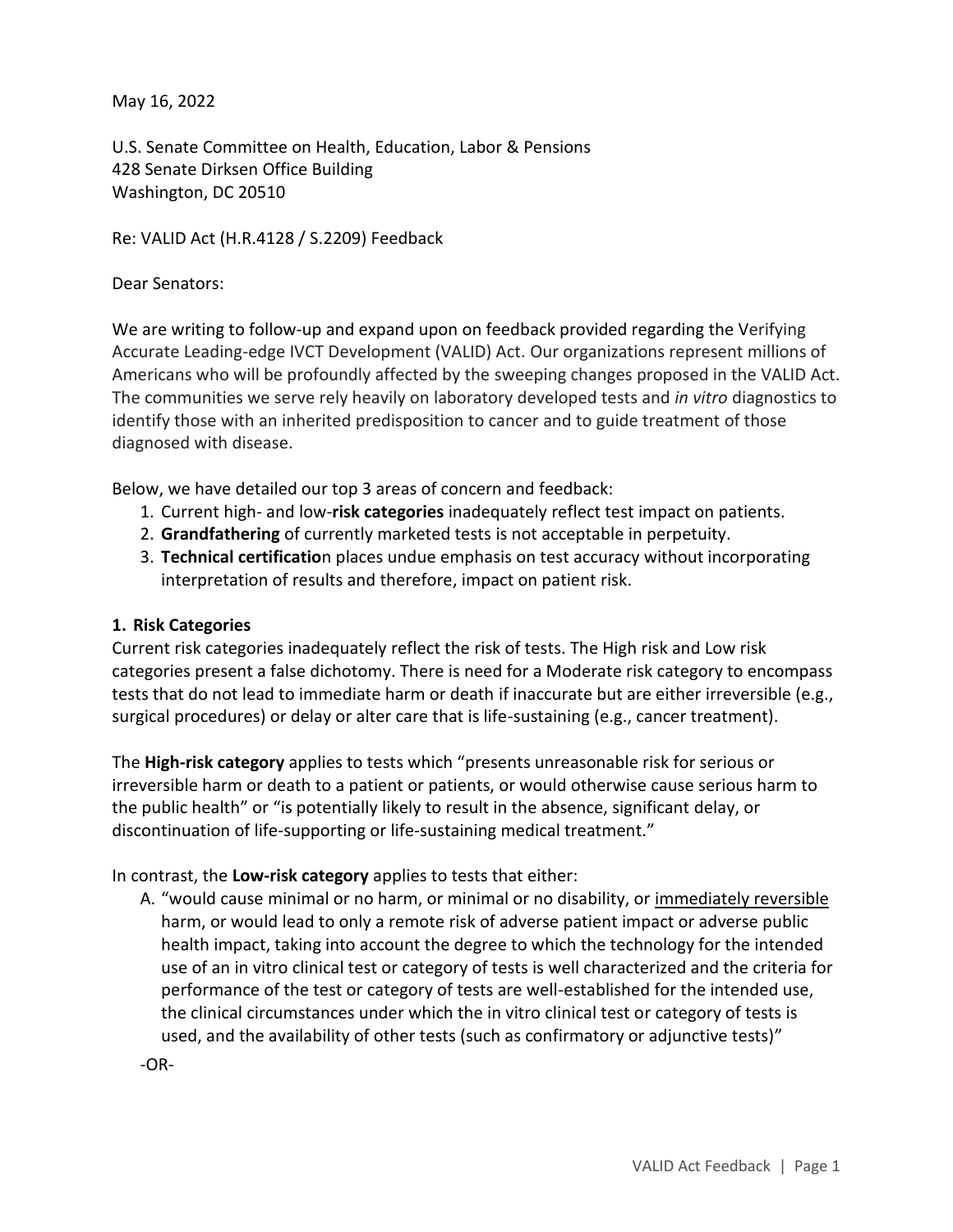B. "would cause a serious adverse health consequence, harm that is reversible, a delay in necessary treatment that is not life-supporting or life-sustaining, or would lead to a serious risk of adverse patient experience or adverse public health impact, but applied mitigating measures have the capacity to ensure the test meets the standard described in subparagraph (A)"

For patients undergoing genetic testing that impacts decision-making about cancer treatment or prophylactic surgery, risk is not immediate—but it is irreversible. Risk-reducing surgeries have life-altering consequences. Similarly, delay of appropriate treatment may have a significant life-threatening impact. For example, national medical guidelines recommend that women with BRCA genetic mutations undergo risk-reducing, bilateral salpingo-oophorectomy (removal of ovaries and fallopian tubes) and consider risk-reducing mastectomy to mitigate their significant cancer risk. An inaccurate test result could lead to unnecessary, life- and bodyaltering surgery. Alternatively, it may result in treatment delay or health insurance denials of appropriate treatments, screening and risk-reduction measures, which can have lifethreatening ramifications.

Tests affecting this situation are not adequately categorized as High-risk or Low-risk. A Moderate-risk category is needed for tests that are not immediately life-threatening if inaccurate, but have the potential for substantial harmful impact over a patient's lifetime (e.g., due to irreversible decisions such as surgery or modification of treatment). Tests deemed "Moderate-risk" should be subject to oversight and evaluation by the FDA for test accuracy and whether potential harm can be adequately mitigated.

## **2. Grandfathering**

Grandfathering all extant tests will result in inadequate protection for consumers. This legislation is proposed exactly because there are tests currently marketed that are of concern to consumers. While we recognize that the number of currently marketed tests would require time for FDA review them, should this legislation become law, we propose that tests currently on the market not be grandfathered in perpetuity but rather have required review within a reasonable time (within 5-7 years) after enactment of this legislation.

## **3. Technical Certification**

The VALID Act provision for technical certification is too broad and includes potentially high-risk tests. As written, laboratories that do multiple tests may choose a technology certification which allows the laboratory to submit one, representative test as proof of proficiency for technology certification. Approval of a technology certification application would allow a laboratory to market tests with similar clinical and analytical validity within the scope of the order—a single technology. A premarket application can serve as a representative test for technology certification.

While some tests may be sufficiently similar to a reviewed and approved test, others using the same or comparable platforms may differ in diagnostic or clinical accuracy that would impact interpretation and intended use of the test. For example, next generation sequencing (NGS) as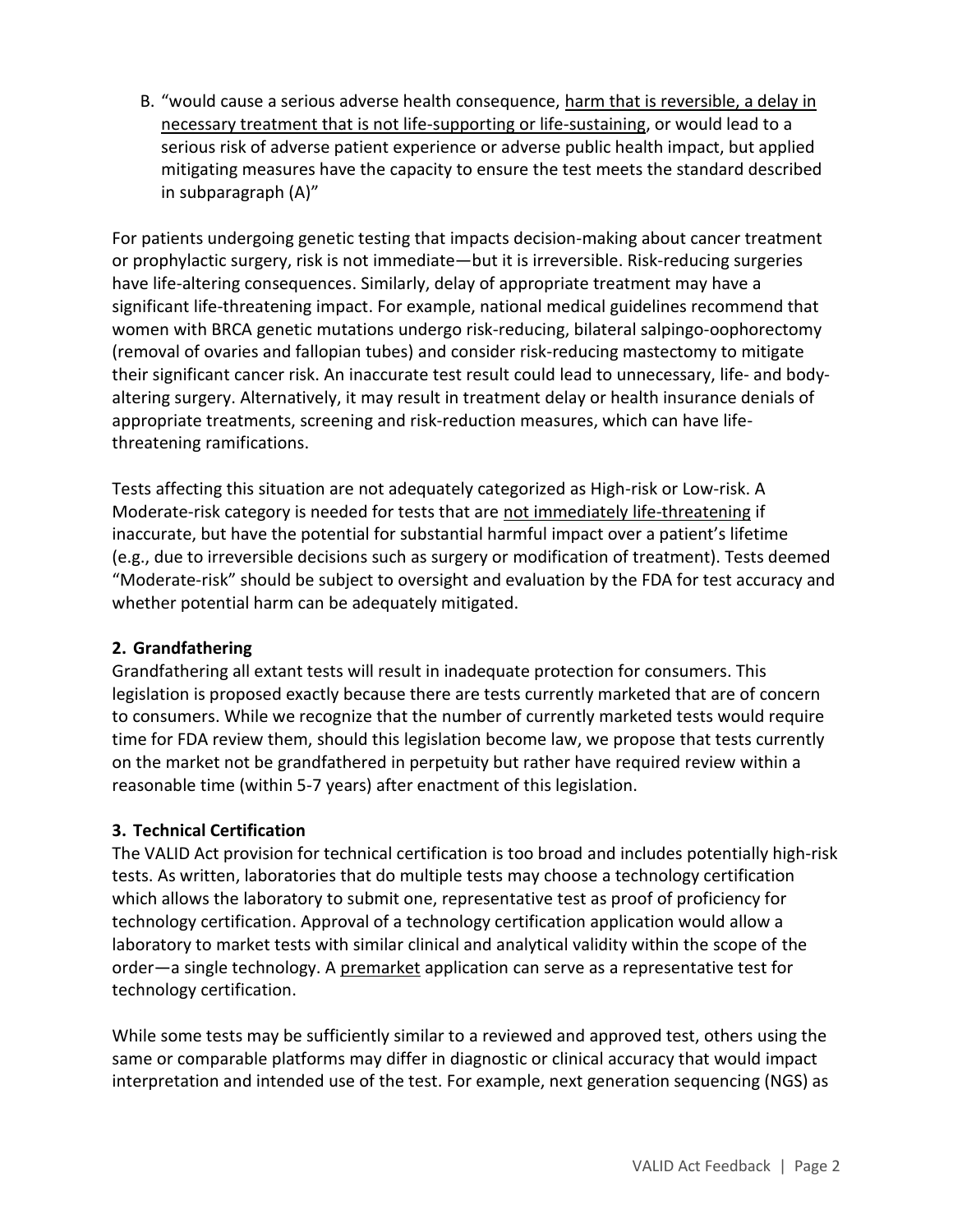a platform may have verifiable accuracy in one portion of the genome but may be less accurate in other regions due to the particular sequence in question.

Furthermore, as depicted, technical certification places an undue emphasis on diagnostic accuracy and similarity of test protocols while insufficient weight is placed on clinical accuracy or differences in the interpretation of test results with respect to its particular application. Because the evaluation of tests is driven by the risk to patients, there is a need to adequately incorporate whether interpretation of test results (clinical accuracy) is sufficiently similar to an approved test, or not.

A single test example may not adequately convey the clinical accuracy for a range of tests. For example, next generation sequencing (NGS) as a platform may have a verifiable accuracy of sequence results however, interpretation of that result and its bearing on patient health differs dramatically in different regions of the genome with different genes or mutations. The proposed technical certification places unwarranted emphasis on analytical test evaluation and insufficient weight on the clinical accuracy or interpretability of the results for diagnostic decision-making. This process for certifying an entire class of tests based on the diagnostic accuracy of the test bypasses review of key information that impacts patient risk.

## **Additional Concerns**

While the above reflect our primary issues with the proposed bill, we have a number of additional concerns including:

- The proposed exemptions are too wide-ranging and include cross-referenced tests. This ultimately puts patients at risk.
- Expiration of technology certification does not negate the certification. This is unacceptable. Certification expiration must be taken seriously and a mechanism for timely recertification should be put in place.
- Consumers should be given information about the level of review a test has undergone. Tests should be labeled and provide transparency about the level of review, including those that have been grandfathered or are available via technology certification.
- Lab errors need to be documented as adverse events and this information must be made available to the public so providers and patients can choose reliable vendors for their tests.
- Test reports vary greatly in their layout and the ability for patients and/or inexperienced providers to understand results. VALID should support the use of a common report template with patient-accessible language, making it easier to understand test results and related implications.
- There are inadequate provisions to ensure that the FDA can request data about a test as needed; FDA will require additional authority to request information from test developers and remove poorly performing tests, even if they are available via grandfathering or technology certification
- The bill includes a provision that exempt tests can also be subject to post-market approval; it is unclear how that would take place.